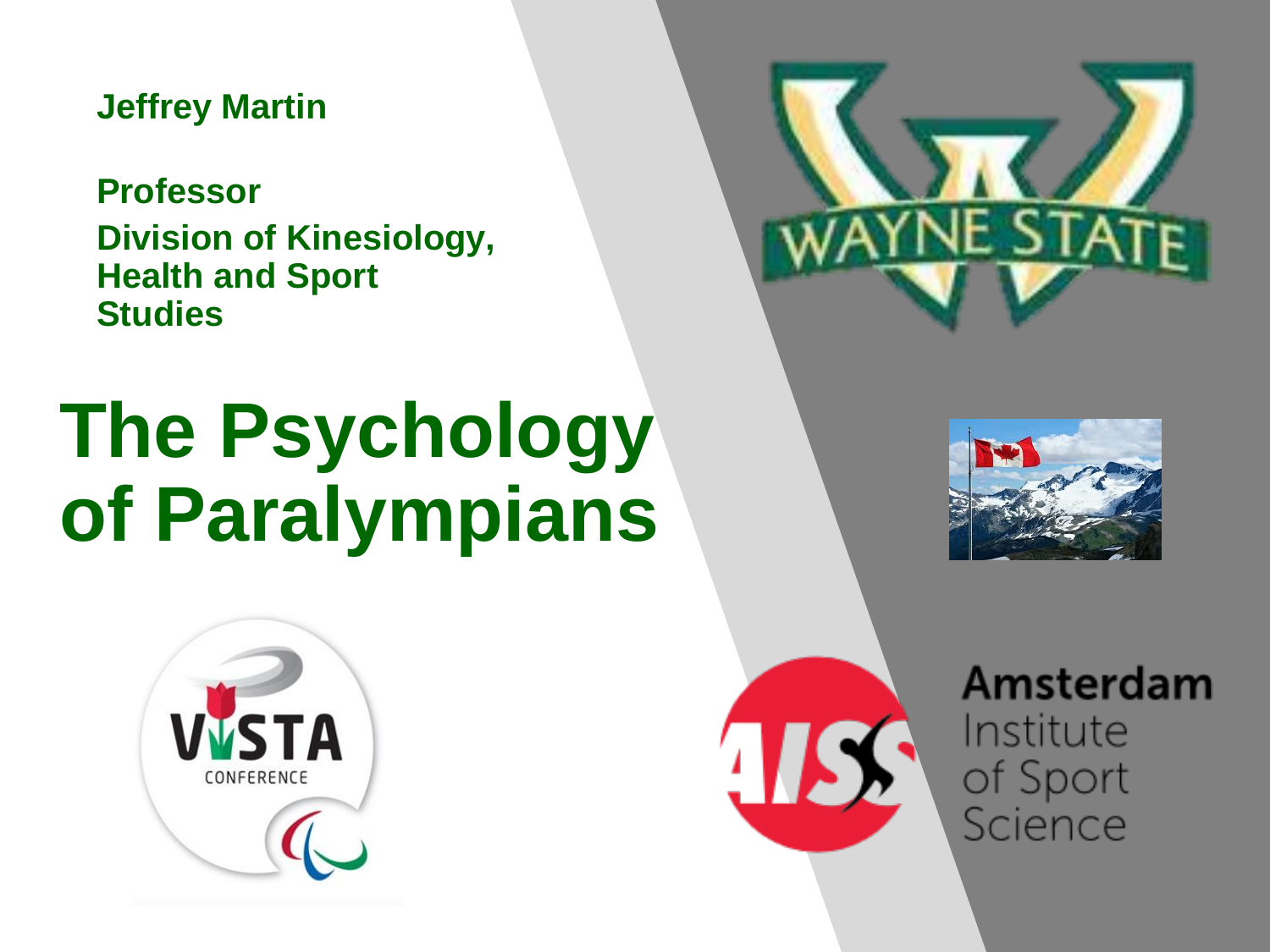## **Presentation Roadmap**

- **Why Psychology and Paralympians.**
- **Athlete and Sport Psychologist's Views**
- **The Science:**

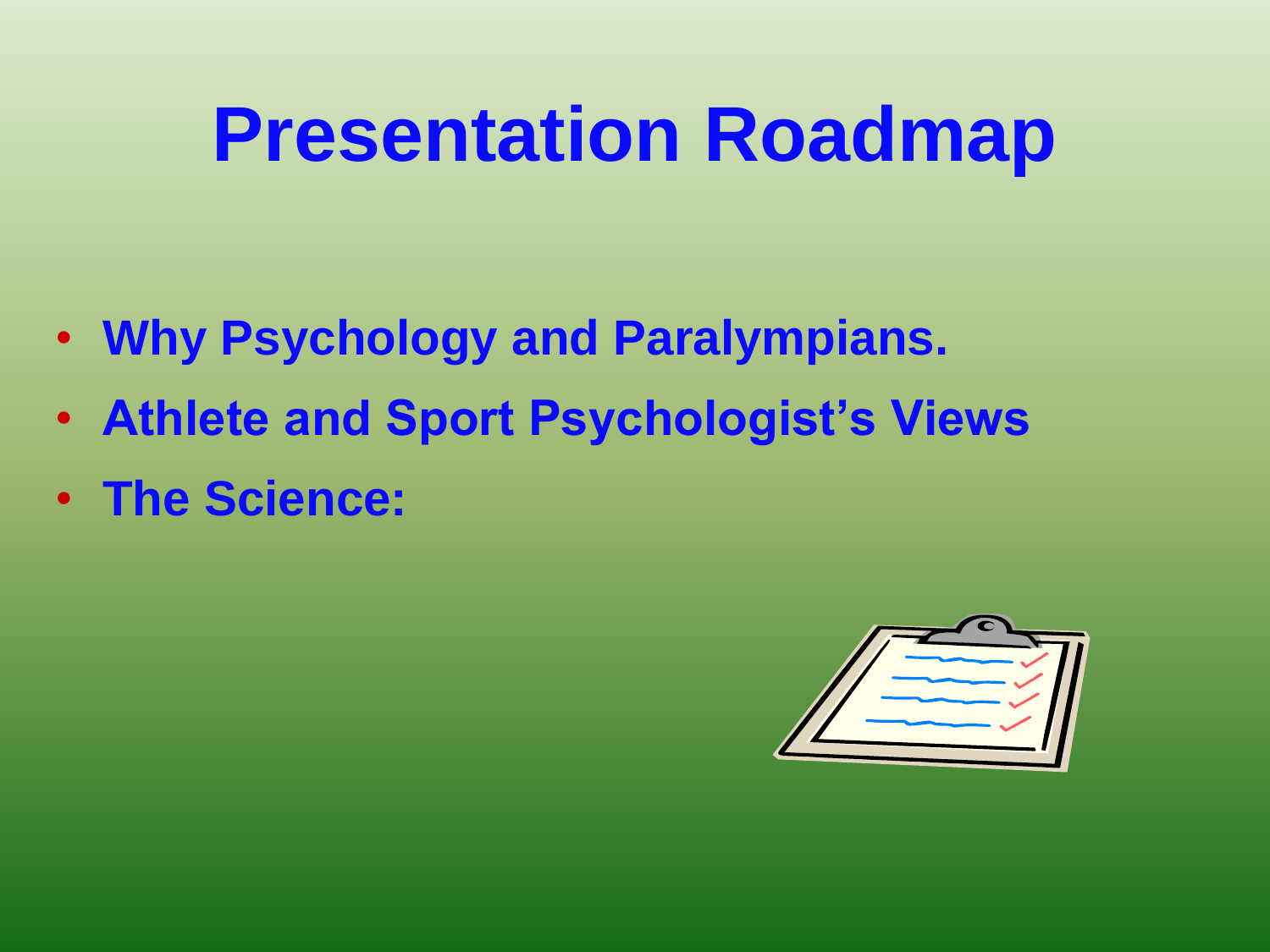## **Why Sport Psychology?**

## **Healthy and Fit for Optimal Performance**

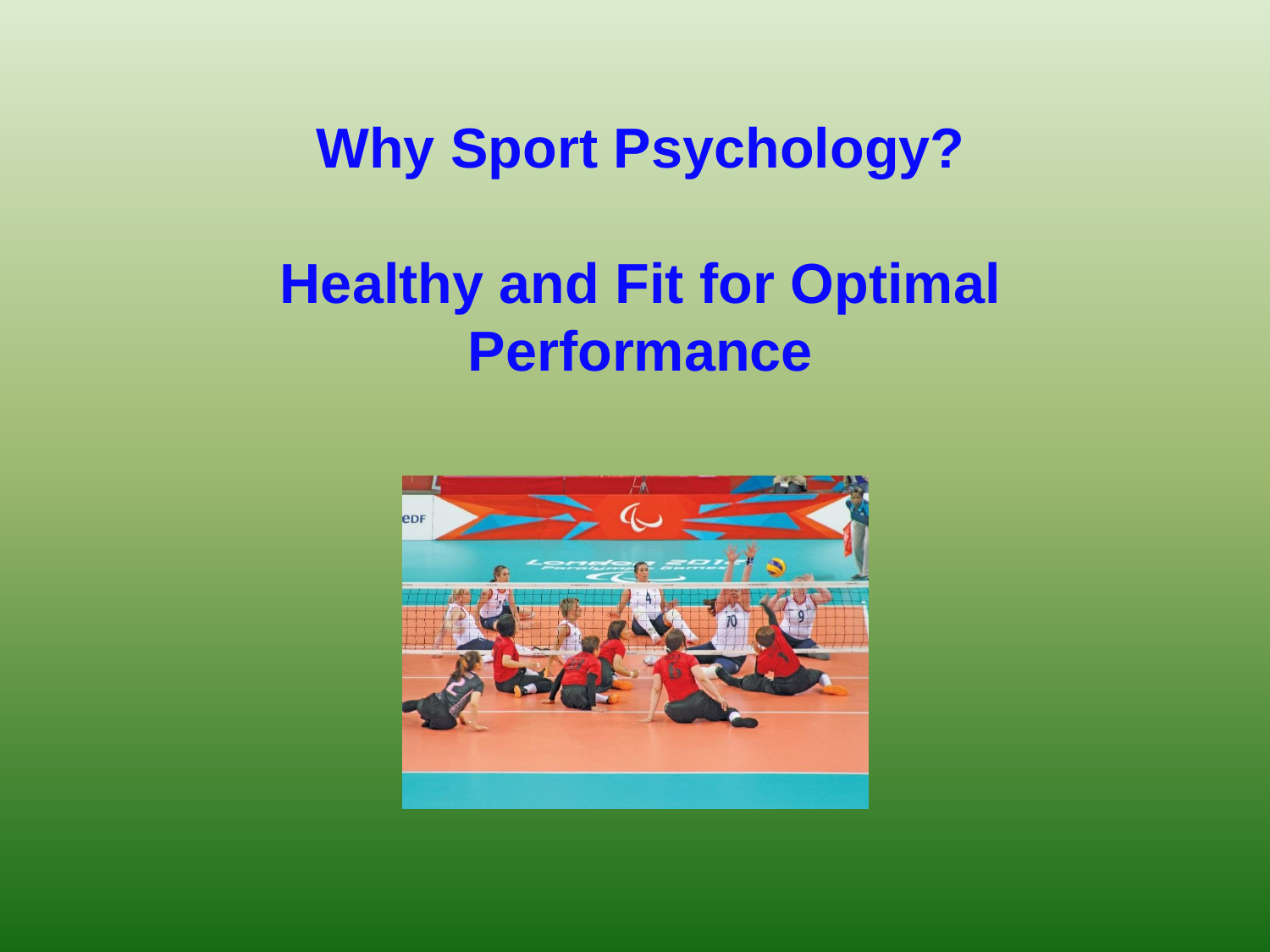## **Athlete Perspective**

*I haven't just been out here training for the last month on the gold coast, I've been training hard for 4 years: It's the mentally toughest athlete that will win gold, and I know I'm the mentally toughest (Simon Jackson, Paralympic Gold Medalist)*

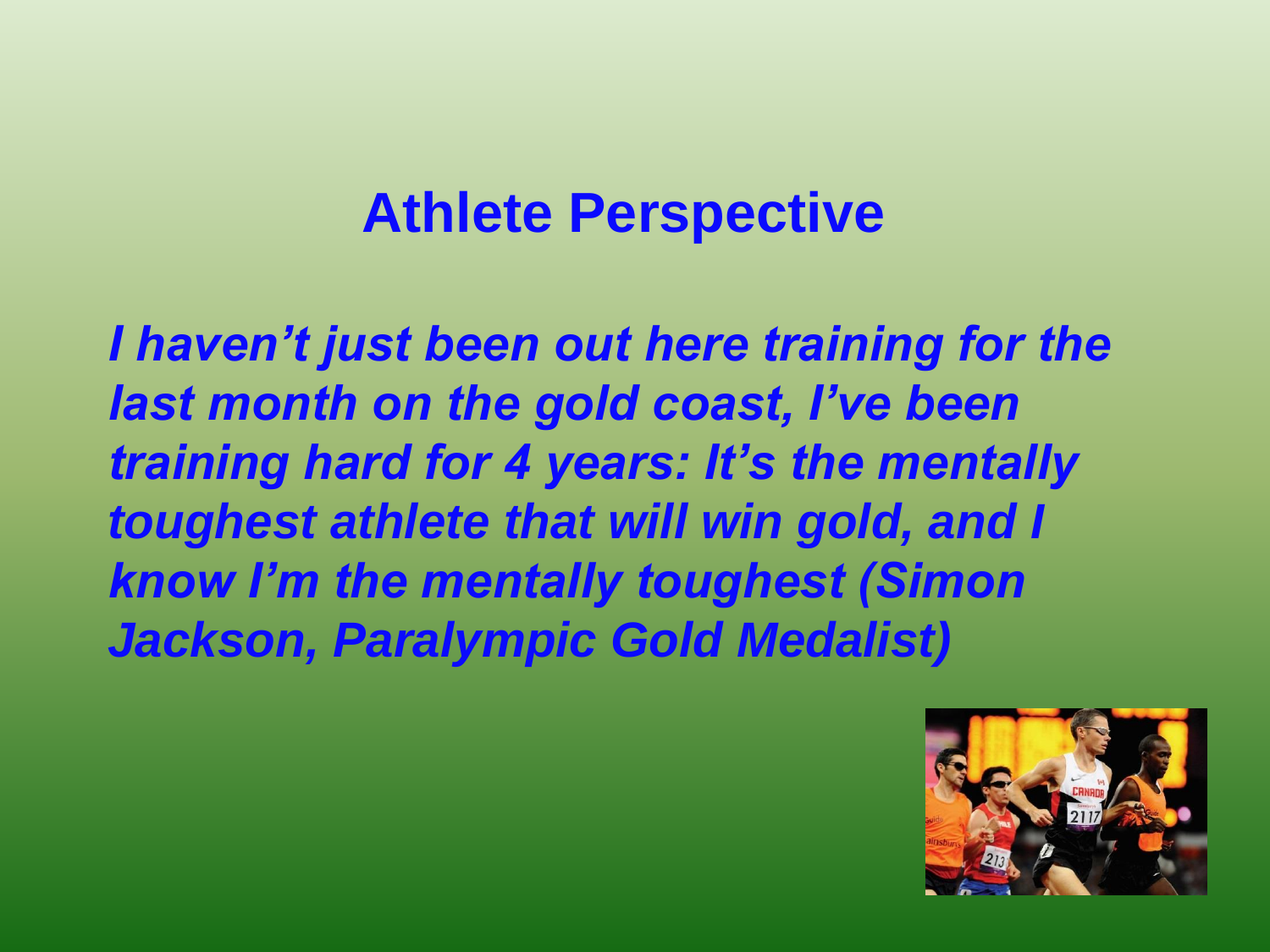### **Sport Psychology Perspective**

*The Paralympic environment is an intense, exciting, unremitting emotional roller coaster. It is also unforgiving and abrasive and* **….. (Katz, 2004).**

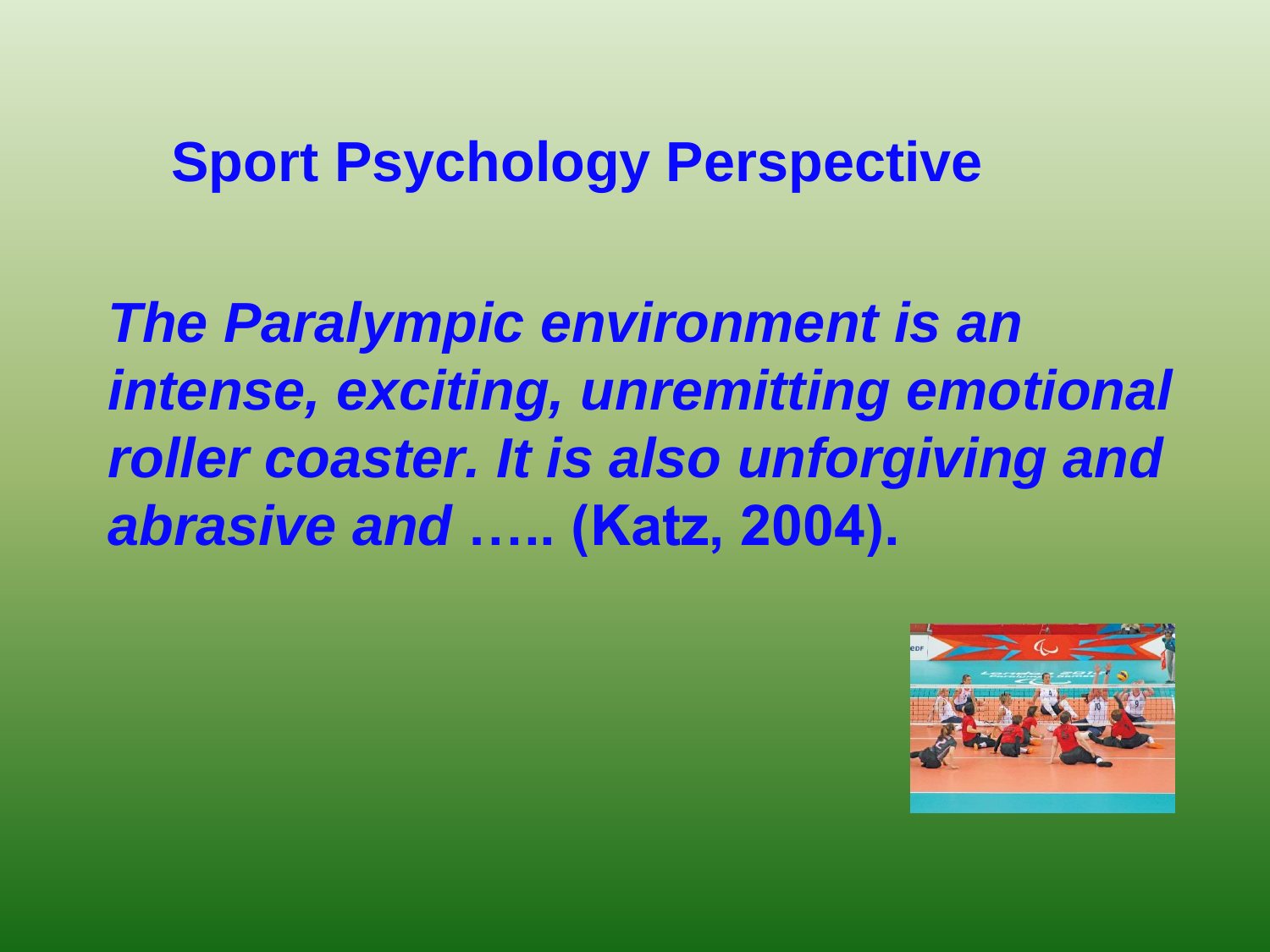## **Personal Developmental Model**

**(Martin, 1999; 2005; 2012; 2019)**

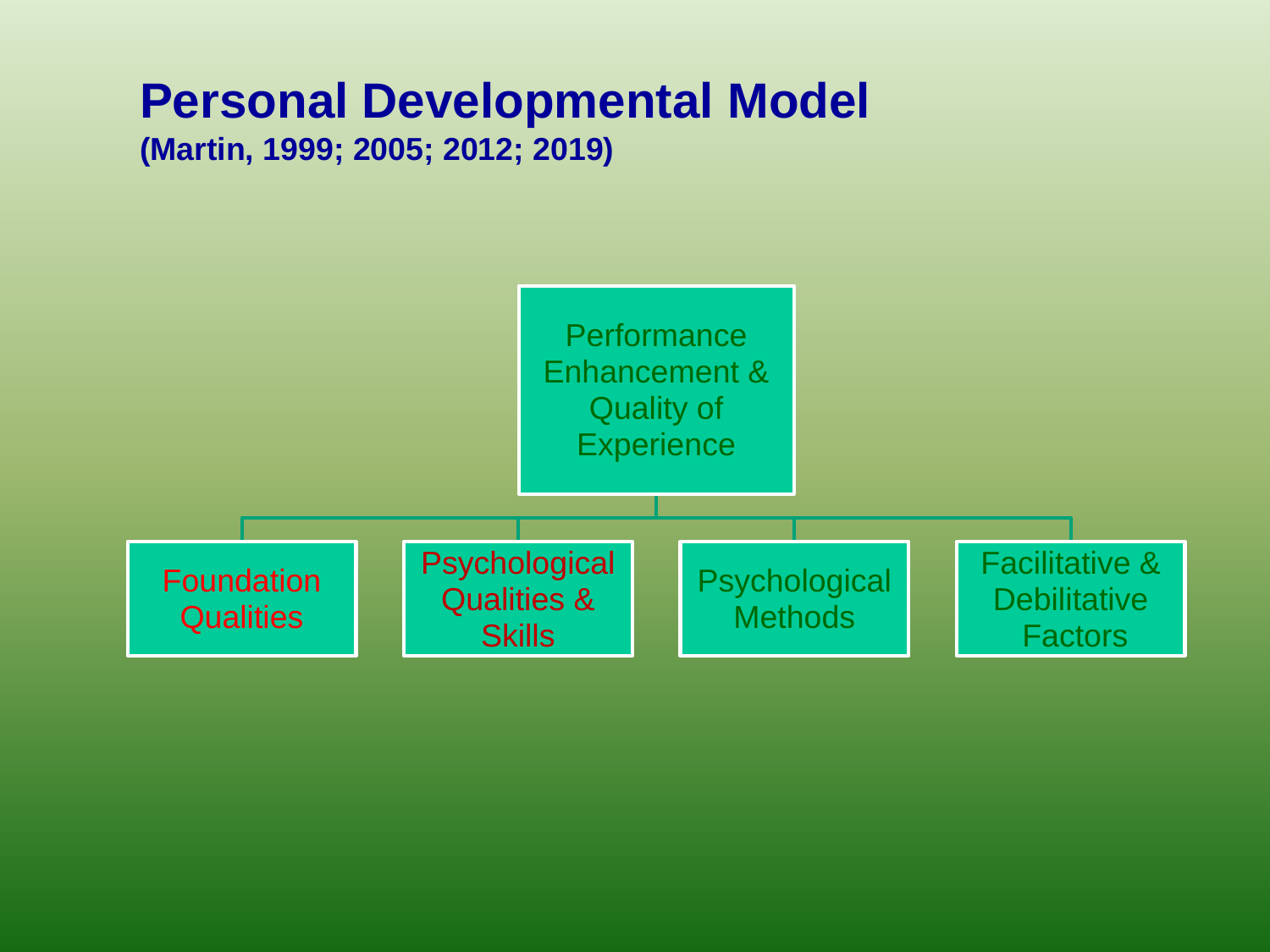## **The Research**

- **A sampler spanning:**
- **Personality**
- **Mood**
- **PTLID (e.g., grit)**
- **Emotion**

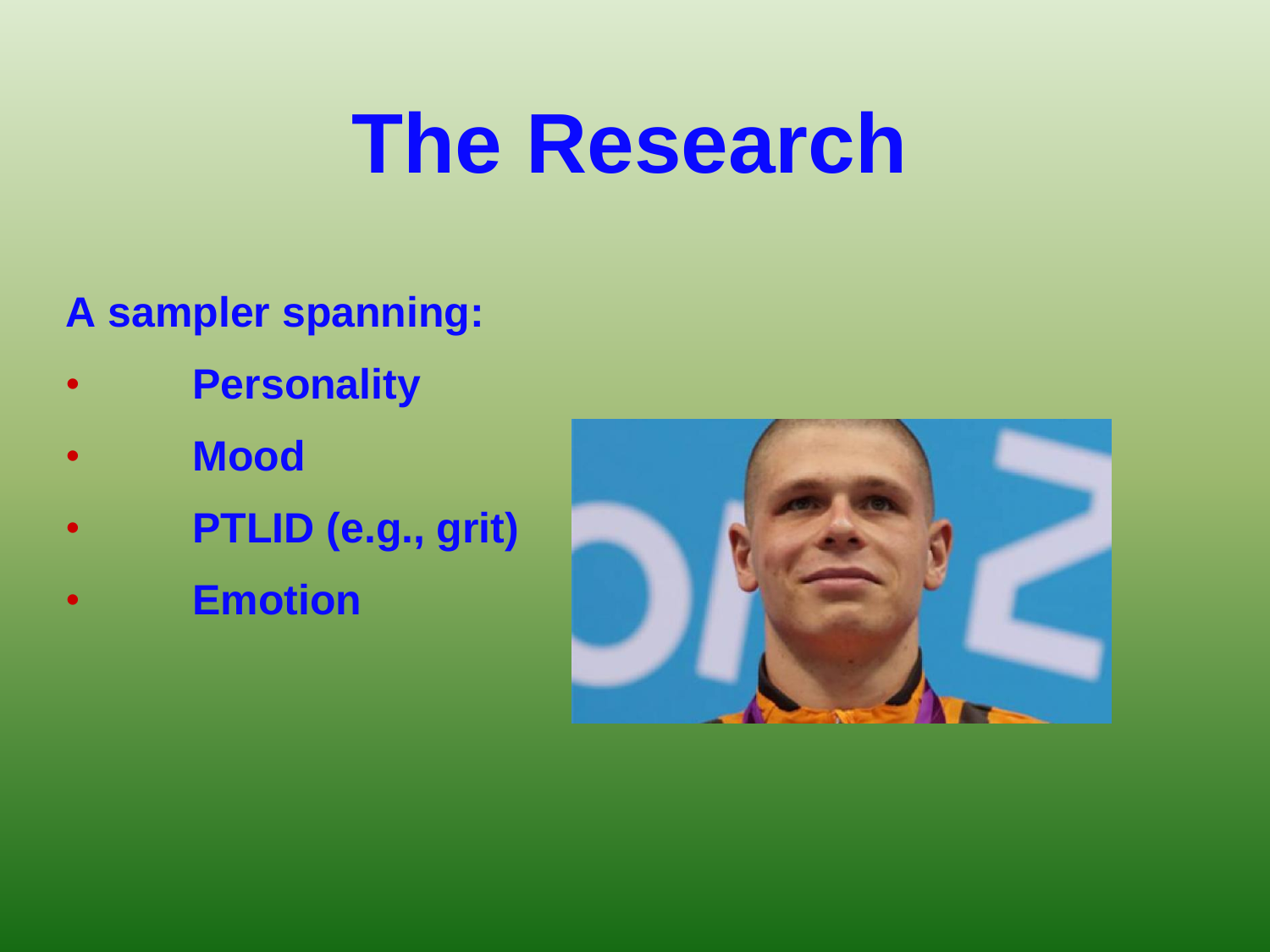## **Personality and Mood**



**Martin, J. J., Malone, L. A., & Hilyer, J. C. (2011). Personality and mood in women's Paralympic basketball champions.** *Journal of Clinical Sport Psychology***,** *5***, 197-210.**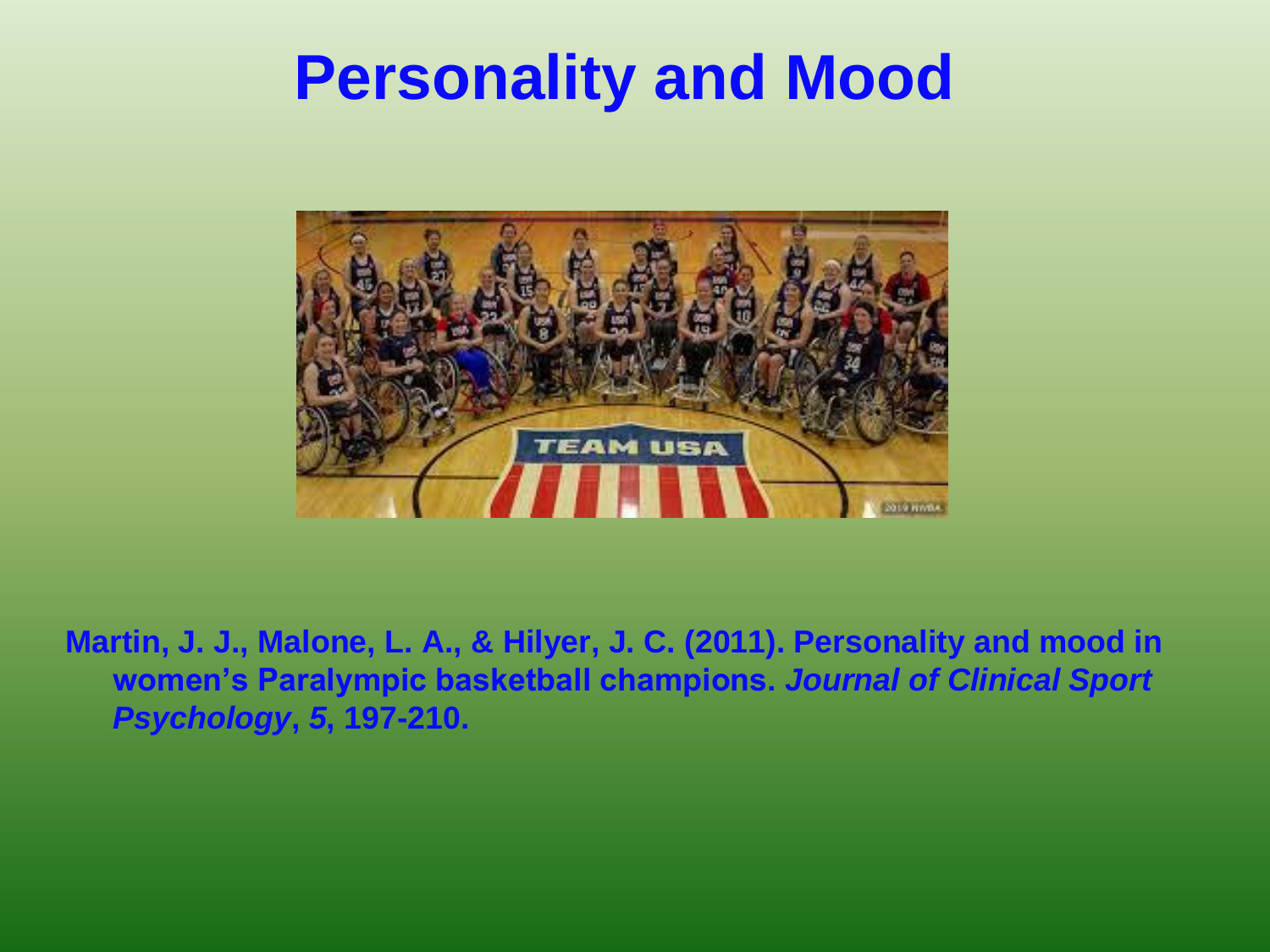#### **Personality and Mood of Paralympic Women's Basketball Gold Medalists**

|           |                    | $\bullet$ . | <b>Team Members Nonqualifiers</b> | <b>Club</b>          |                     |               |
|-----------|--------------------|-------------|-----------------------------------|----------------------|---------------------|---------------|
|           |                    |             | $\lambda$                         | <b>International</b> | <b>Effect Sizes</b> |               |
| $\bullet$ | <b>Variable</b>    | <b>MSD</b>  | <b>MSD</b>                        | M SD                 | <b>Cohen's</b>      | <b>Effect</b> |
| $\bullet$ |                    |             |                                   |                      | D                   | Size r        |
| $\bullet$ | <b>Personality</b> |             |                                   |                      |                     |               |
| $\bullet$ | TM*                | 5.71.7      | 4.3 1.0                           |                      | 1.12                | 0.49          |
| $\bullet$ | AX*                | 5.6 1.9     | 7.8 0.7                           |                      | $-1.69$             | $-0.65$       |
| $\bullet$ | <b>EX</b>          | 5.3 1.9     | 6.0 1.0                           |                      | $-0.82$             | $-0.38$       |
| $\bullet$ | <b>SC</b>          | 5.22.1      | 6.50.9                            |                      | $-0.57$             | $-0.28$       |
| $\bullet$ | <b>Mood</b>        |             |                                   |                      |                     |               |
| $\bullet$ | <b>TN</b>          | 8.64.1      | 10.9 4.2                          | 9.6 5.7              | $-0.61$             | $-0.29$       |
| $\bullet$ | $DP*$              | 3.9 3.2     | 6.7 2.5                           | 8.7 4.4              | $-0.98$             | $-0.44$       |
| $\bullet$ | <b>AG</b>          | 5.84.0      | 7.4 4.3                           | 9.96.2               | $-0.46$             | $-0.22$       |
| $\bullet$ | VG*                | 19.5 4.3    | 14.8 2.6                          | 15.6 18.5            | 1.34                | 0.56          |
| $\bullet$ | FT.                | 5.4 3.5     | 8.1 3.2                           | 8.2 5.4              | $-0.67$             | $-0.32$       |
|           | $CF*$              | 5.52.2      | 7.52.3                            | 7.4 4.0              | $-0.91$             | $-0.41$       |

• *Note. Personality: TM = Tough Mindedness, AX = Anxiety, IN = Independence, EX = Extraversion, SC =*

• **Self-control. Mood: TN = Tension, DP = Depression, AG = Anger, VG = Vigor, FT = Fatigue, CF = Confusion.**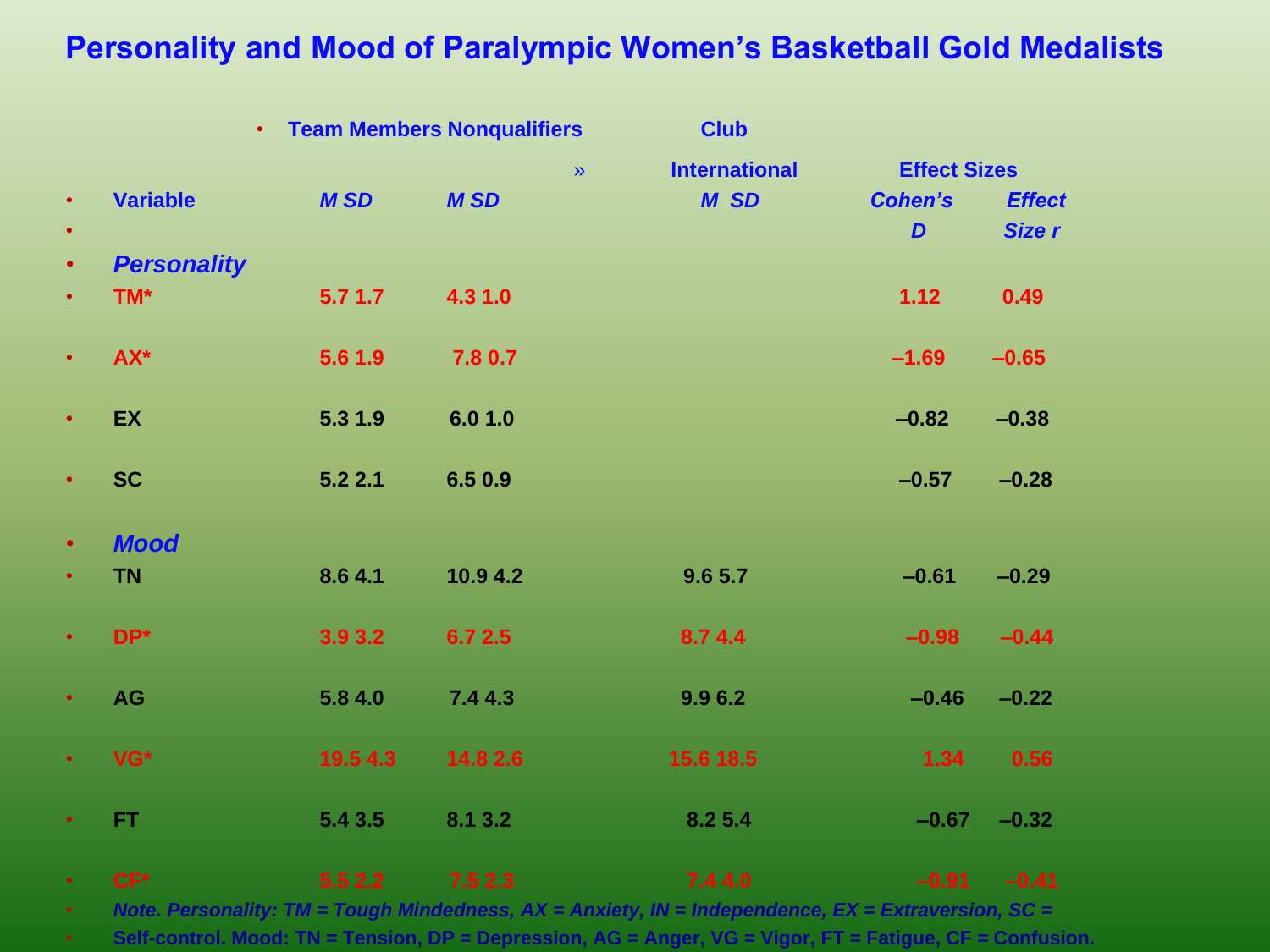**Personality and Mood of Paralympic Women's Basketball Gold Medalists**

**A Summary:**

**Personality: Gold medalists were more tough-minded and less anxious**

**Mood: Gold medalists expressed more vigor and less confusion and depressed mood.**

**Differences: Moderate to Large Effect Sizes**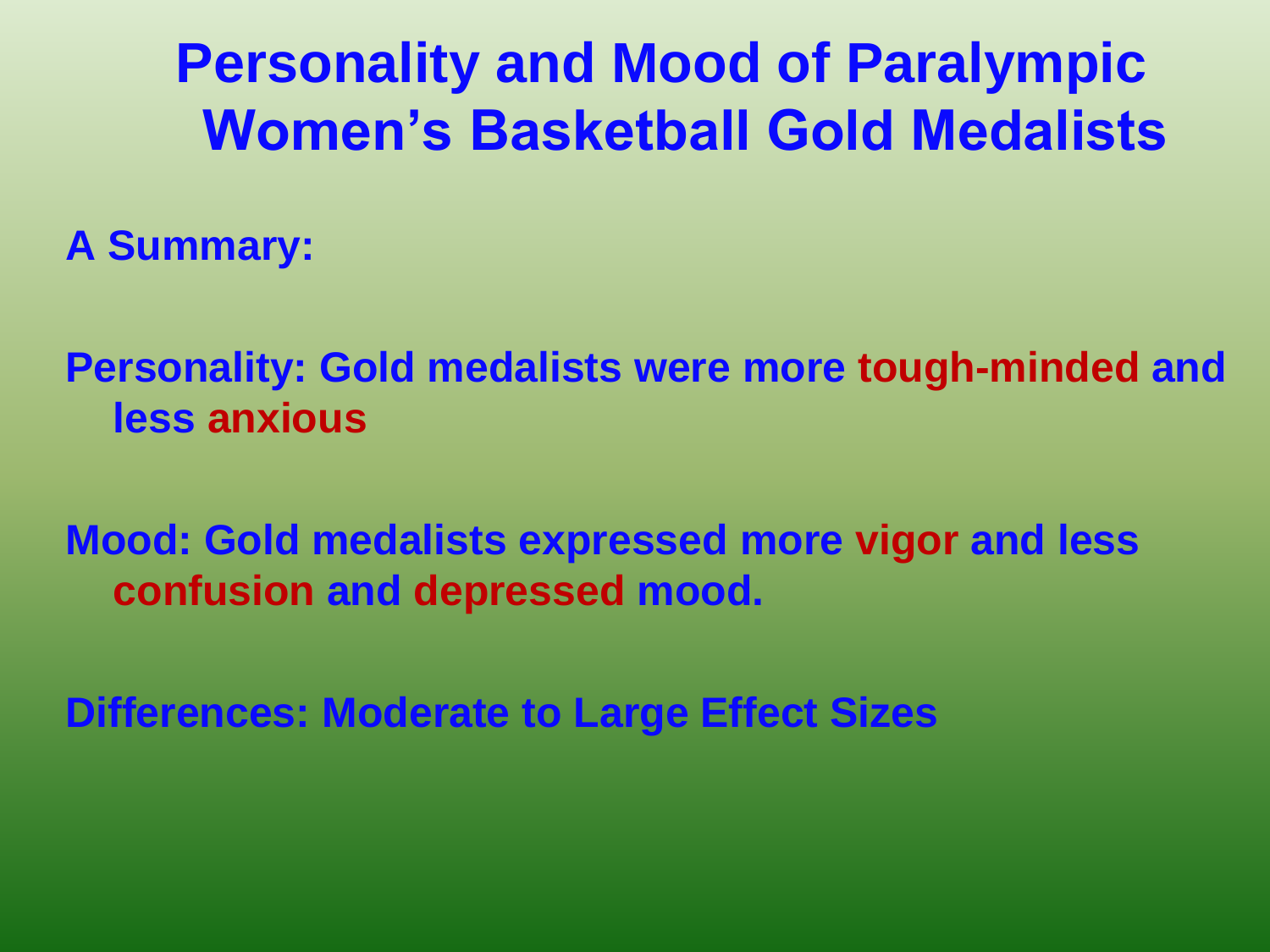### **Mental Skills and Sport Engagement**



**Martin, J. J., & Malone, L. A. (2013). Elite wheelchair rugby players' mental skills and sport engagement.** *Journal of Clinical Sport psychology***,** *7,* **253-263.**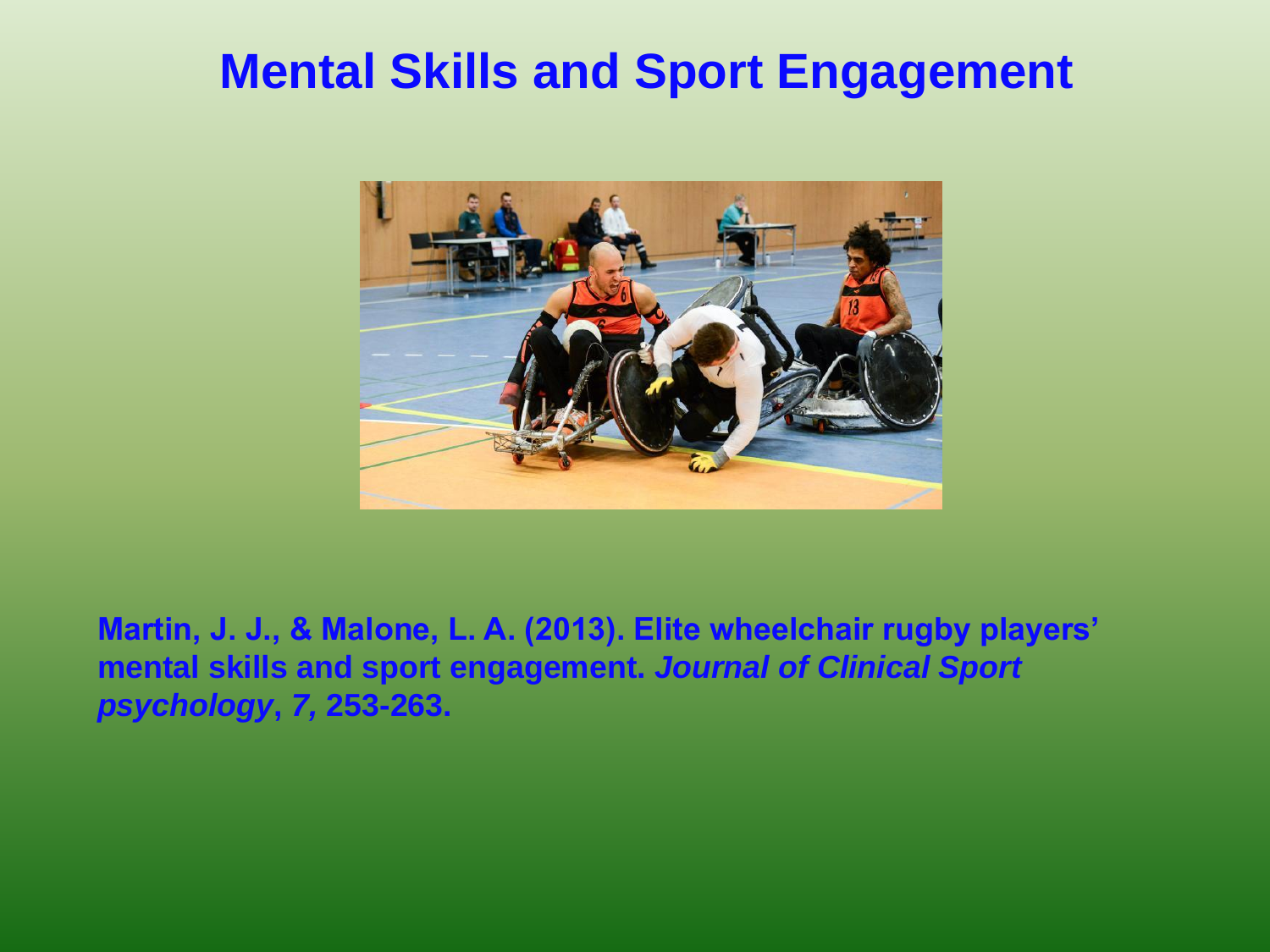#### **Standard Multiple Regression Results Predicting Sport Engagement**

| <b>Variable</b>   | B      | <b>SE</b> |                  |        |     |
|-------------------|--------|-----------|------------------|--------|-----|
| <b>Imagery</b>    | $-.01$ | .12       | $-.02$           | $-.07$ | .94 |
| Self-talk         | .00    | .09       | $-.00$           | $-.01$ | .99 |
| Coping skills .72 |        | .28       | .72 <sub>2</sub> | 2.54   | .03 |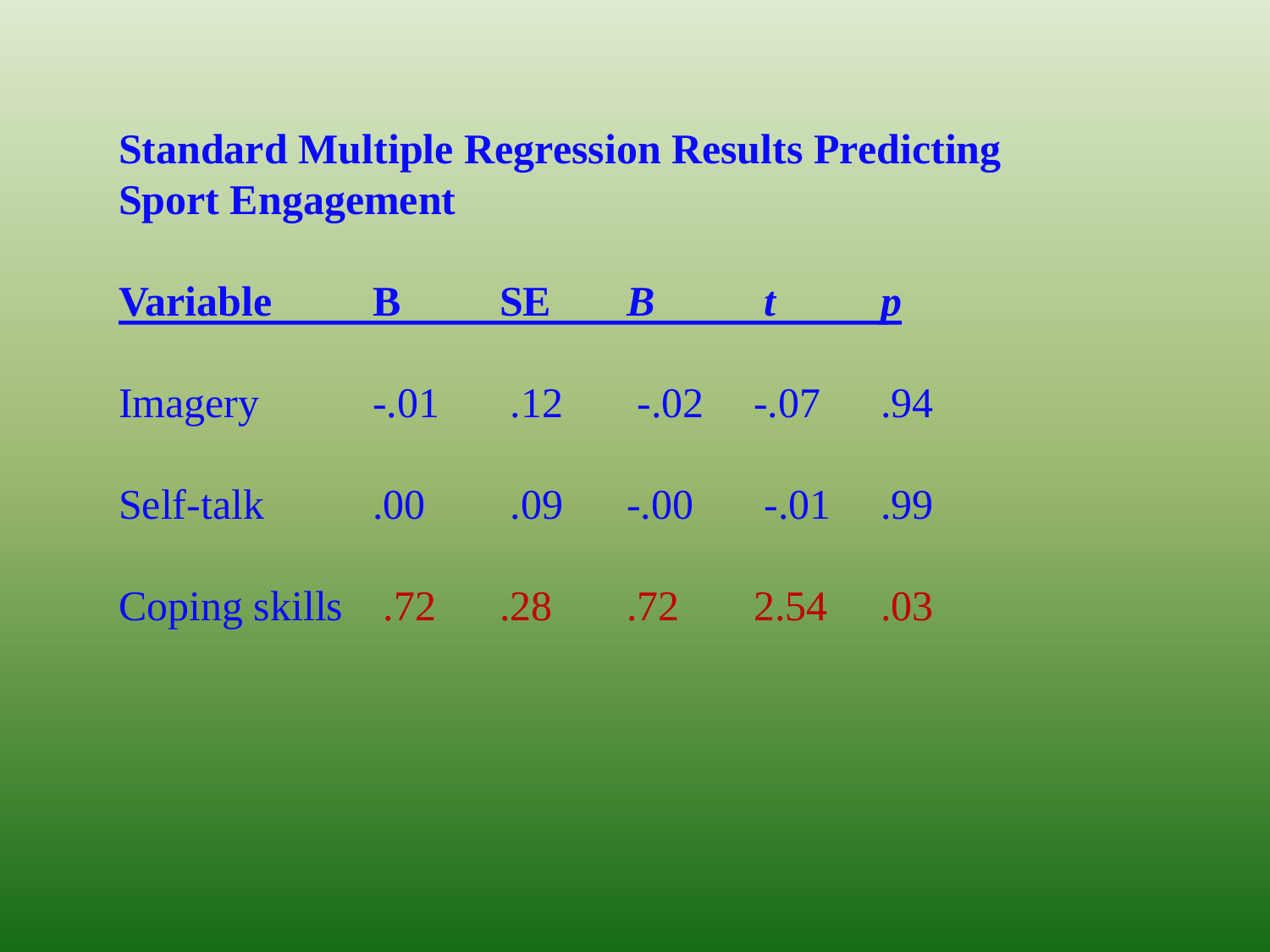### **Gritty, hardy, & resilient?**



**Martin, J. J., Byrd, B., Watts, M. L., & Dent, M. (2015). Gritty, hardy, and resilient: Predictors of sport engagement and life satisfaction in wheelchair basketball players.** *Journal of Clinical Sport Psychology***,** *9,* **345-359.**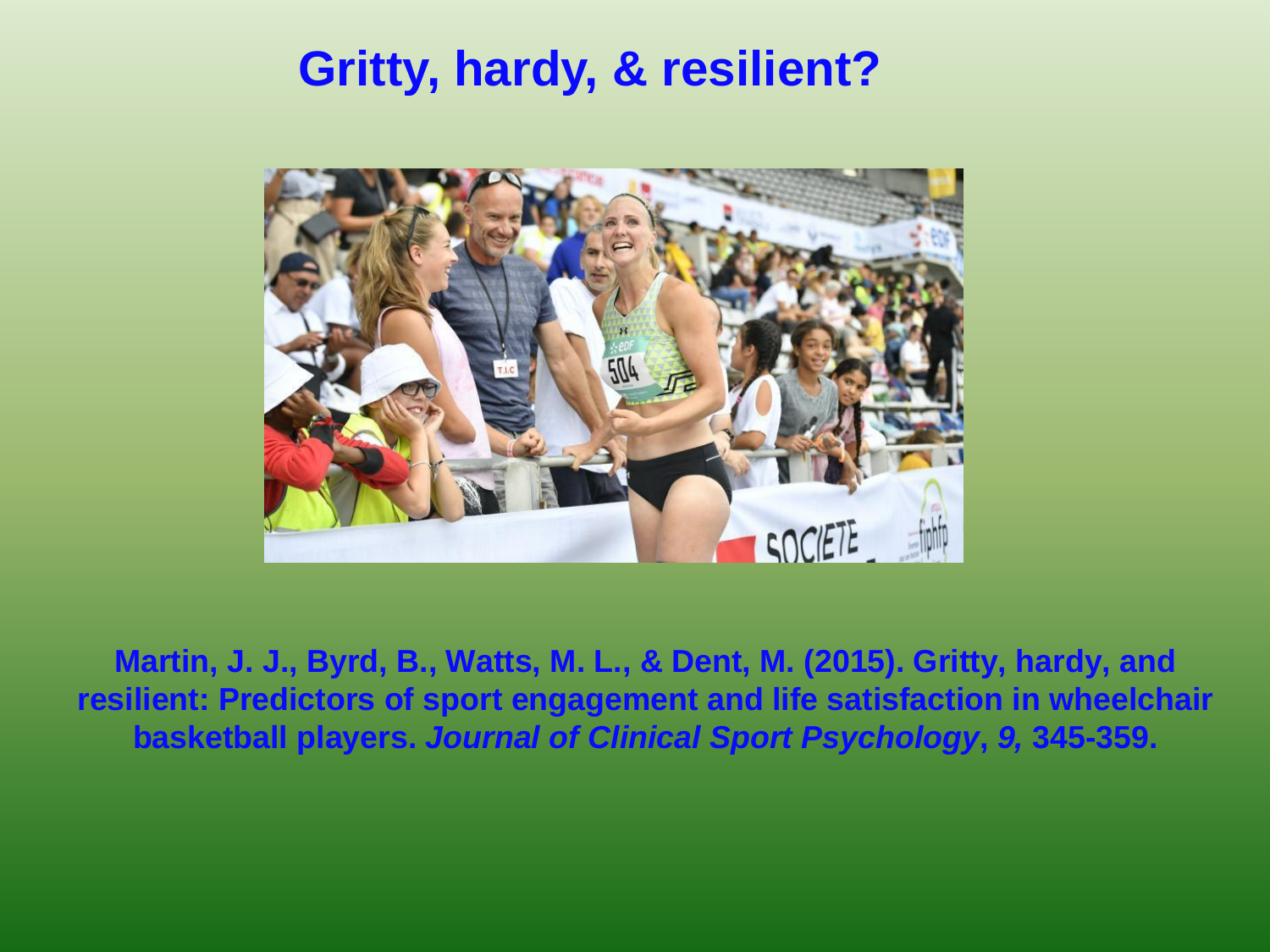#### **Standard Multiple Regression Results Predicting Life Satisfaction**

| <b>Variable B SE</b> | $\overline{B}$ |                         |         |
|----------------------|----------------|-------------------------|---------|
|                      |                | Hard 1.28 .38 .40 3.39  | $.001*$ |
|                      |                | Resil .39 .23 .21 1.71  | $.09*$  |
|                      |                | Grit -.08 .19 -.05 -.41 | .68     |

*Note:* Hard = Hardiness; Resil = Resilience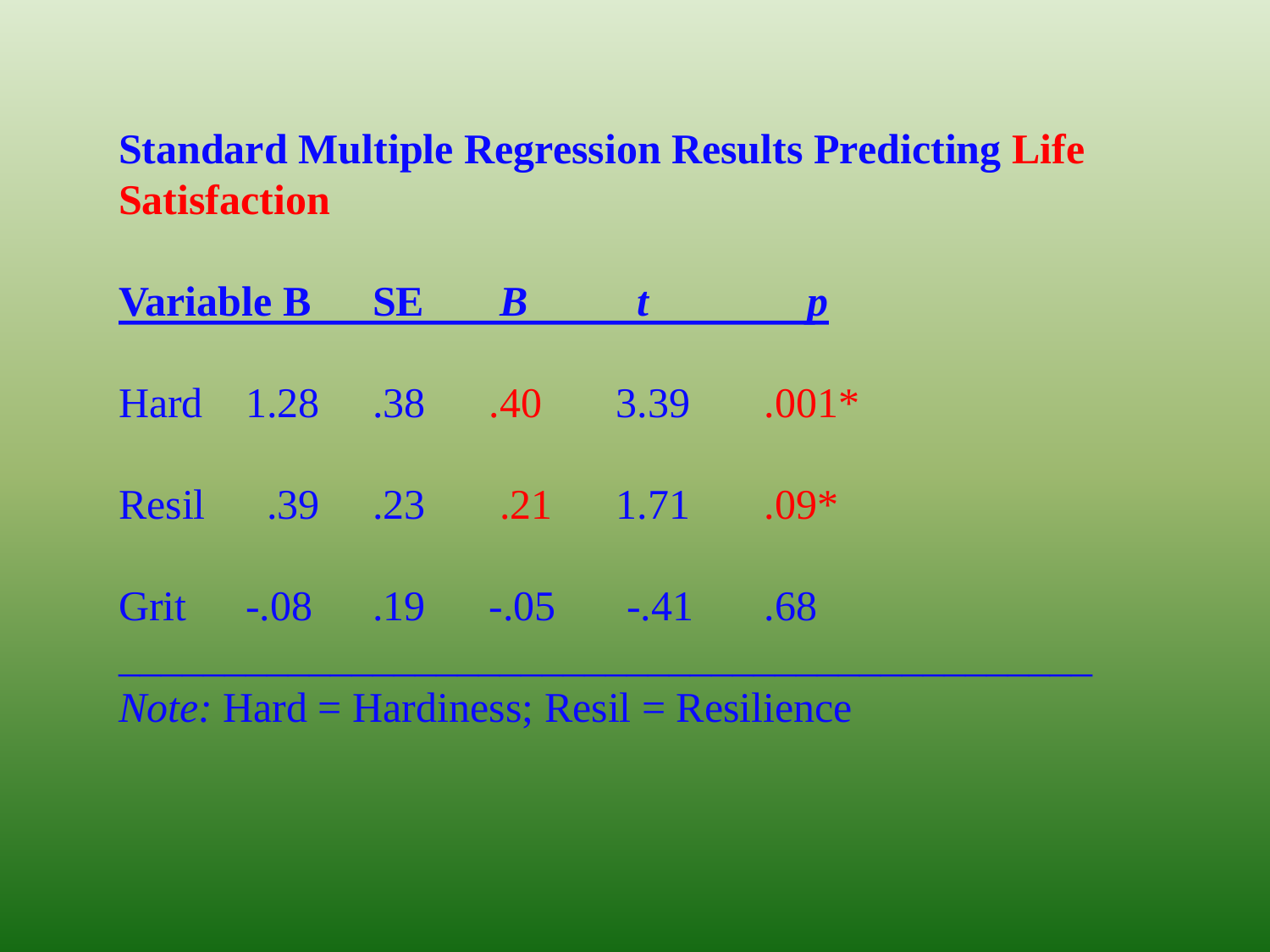#### **Standard Multiple Regression Results Predicting Sport Engagement**

| <b>Variable B SE</b> |  | $\boldsymbol{B}$ |                       |                             |        |  |
|----------------------|--|------------------|-----------------------|-----------------------------|--------|--|
| Hard                 |  | $.04$ .16        | 0.03                  | $\overline{\phantom{0}}.25$ | .81    |  |
|                      |  |                  | Resil .18 .10 .22 .79 |                             | $.08*$ |  |
| Grit .21 .08         |  |                  | .31                   | .60                         | .01    |  |

*Note:* Hard = Hardiness; Resil = Resilience

 $\overline{\phantom{a}}$  , and the contract of the contract of the contract of the contract of the contract of the contract of the contract of the contract of the contract of the contract of the contract of the contract of the contrac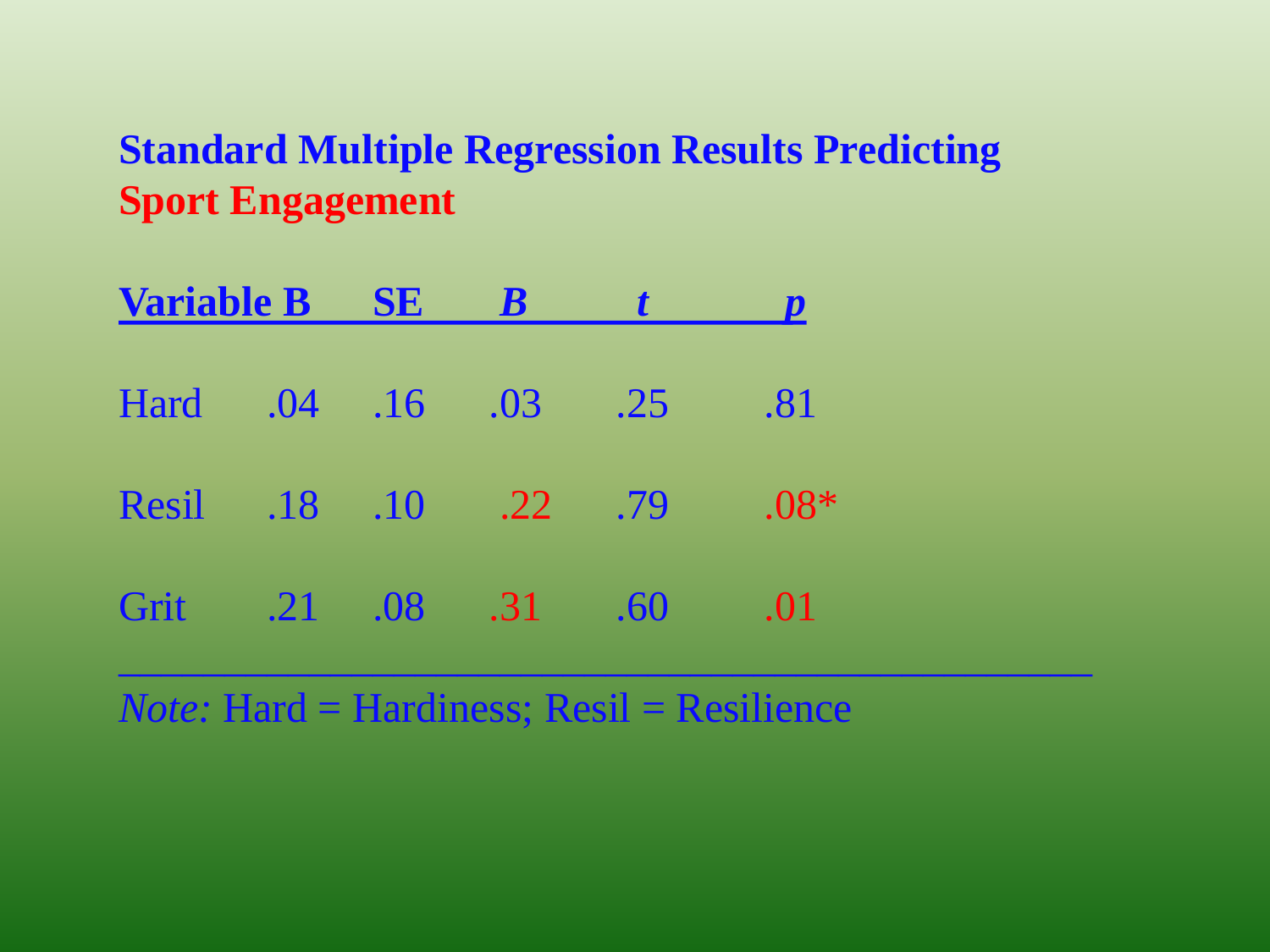### **Gritty, hardy, resilient &** *socially supported***?**



**Atkinson, F., & Martin, J. J. (in press). Gritty, hardy, resilient and socially supported: A replication study.** *Disability and Health***.**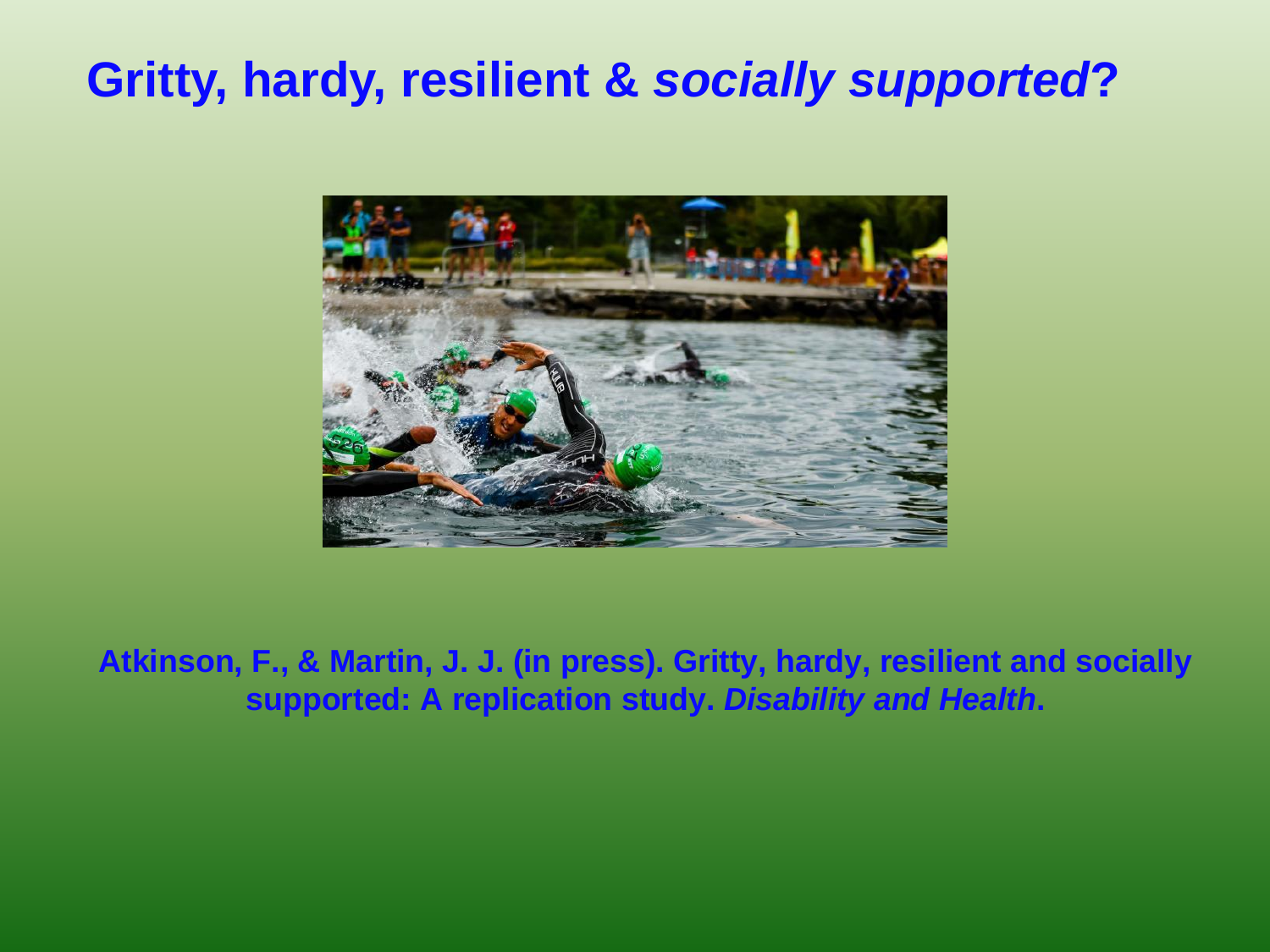|                |                 |             |       |                                      |                 |        |                     |     |             |       | <b>Coefficients</b> |      |          |
|----------------|-----------------|-------------|-------|--------------------------------------|-----------------|--------|---------------------|-----|-------------|-------|---------------------|------|----------|
| <b>Step</b>    | Variable        | $\mathsf R$ | $R^2$ | $^{\prime}$ <sub>R<sup>2</sup></sub> | $\mathsf F$     | p      | $\wedge \mathsf{F}$ | p   | $\mathsf b$ | SE(b) | $\beta$             | t(x) | p        |
| $\overline{1}$ | Grit            | $.57$       | .32   | .29                                  | $F(4, 81)=9.67$ | p<.001 | 9.67                | .05 | .06         | 0.19  | .03                 | .33  | .75      |
|                | Hardiness       |             |       |                                      |                 |        |                     |     | .89         | 0.63  | .15                 | 1.41 | .16      |
|                | Resilience      |             |       |                                      |                 |        |                     |     | .99         | 0.24  | .46                 | 4.08 | $.001**$ |
|                | Athlete support |             |       |                                      |                 |        |                     |     | .09         | 0.14  | .06                 | .64  | .53      |

#### **Multiple Regression Results Predicting Life Satisfaction**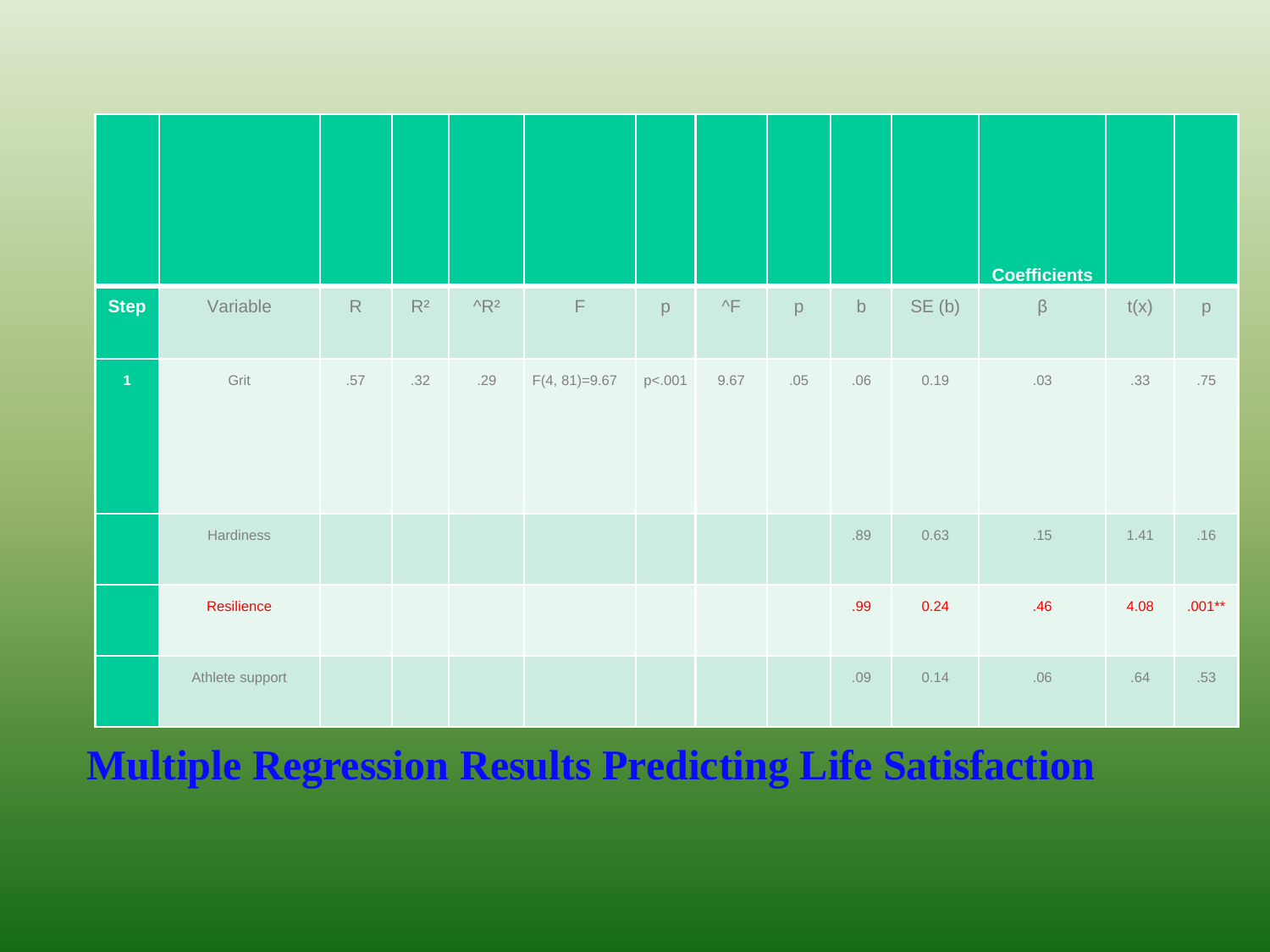|                |                 |     |       |                                      |                       |                      |                     |     |             |       | <b>Coefficients</b> |      |         |
|----------------|-----------------|-----|-------|--------------------------------------|-----------------------|----------------------|---------------------|-----|-------------|-------|---------------------|------|---------|
| <b>Step</b>    | Variable        | R   | $R^2$ | $^{\prime}$ <sub>R<sup>2</sup></sub> | $\mathsf F$           | p                    | $\wedge \mathsf{F}$ | p   | $\mathsf b$ | SE(b) | $\beta$             | t(x) | p       |
| $\overline{1}$ | Grit            | .61 | .37   | .34                                  | F(4,<br>$81) = 12.08$ | p<.00<br>$\mathbf 1$ | 12.08               | .05 | .10         | 0.05  | .21                 | 2.12 | $.04*$  |
|                | Hardiness       |     |       |                                      |                       |                      |                     |     | .42         | 0.16  | .27                 | 2.61 | $.01*$  |
|                | Resilience      |     |       |                                      |                       |                      |                     |     | .13         | 0.06  | .23                 | 2.12 | $.04*$  |
|                | Athlete support |     |       |                                      |                       |                      |                     |     | .09         | 0.03  | .25                 | 2.71 | $.008*$ |

#### **Multiple Regression Results Predicting Sport Engagement**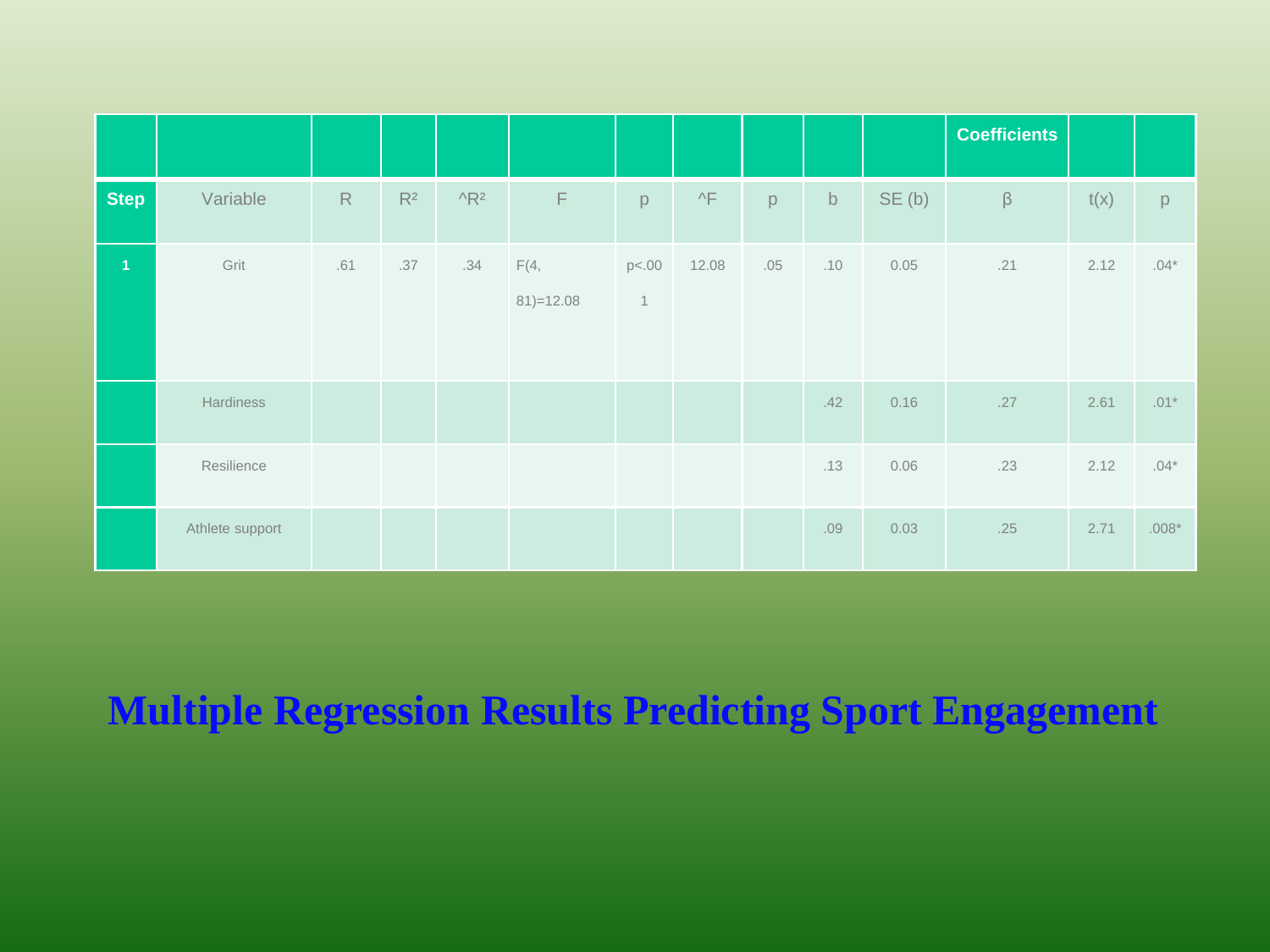## **Paralympic Swimmer's Happiness**



**Martin, J., Vassallo, M., Carrico, J., & Armstrong, E. (2019). Predicting Happiness in Paralympic Swimming Medalists.** *Adapted Physical Activity Quarterly***, 36, 309-324.**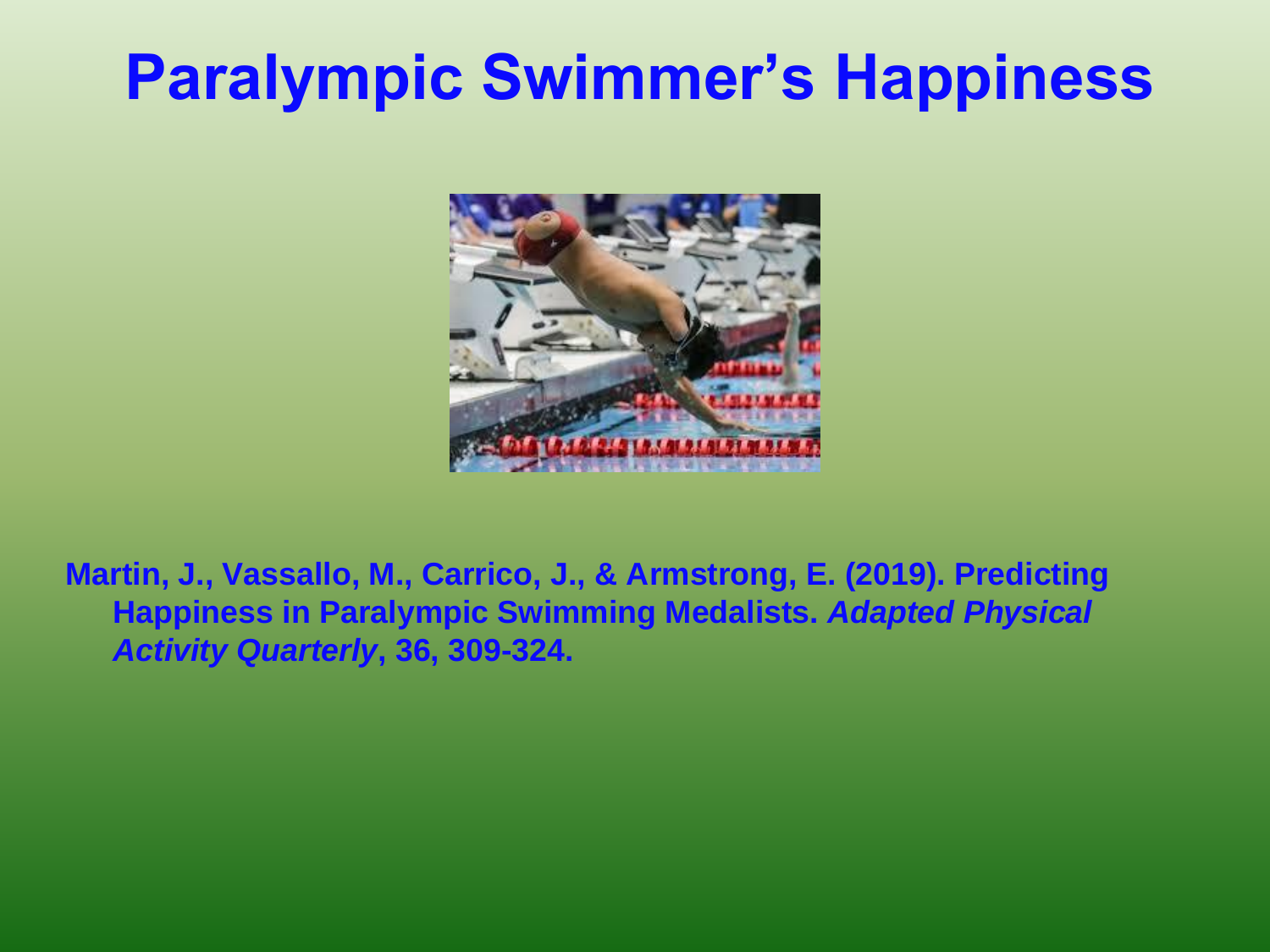## **Descriptive Statistics for Happiness**

|               |             | <b>Total Sample</b> |             | <b>Female</b> |             | <b>Male</b> |
|---------------|-------------|---------------------|-------------|---------------|-------------|-------------|
| <b>Medal</b>  | <b>Mean</b> | <b>SD</b>           | <b>Mean</b> | <b>SD</b>     | <b>Mean</b> | <u>SD</u>   |
| Gold          | 6.55        | 2.37                | 6.61        | 2.48          | 6.50        | 2.35        |
| <b>Silver</b> | 5.74        | 2.42                | 6.52        | 2.62          | 5.15        | 2.14        |
| <b>Bronze</b> | 5.18        | 2.21                | 5.22        | 2.31          | 5.13        | 2.20        |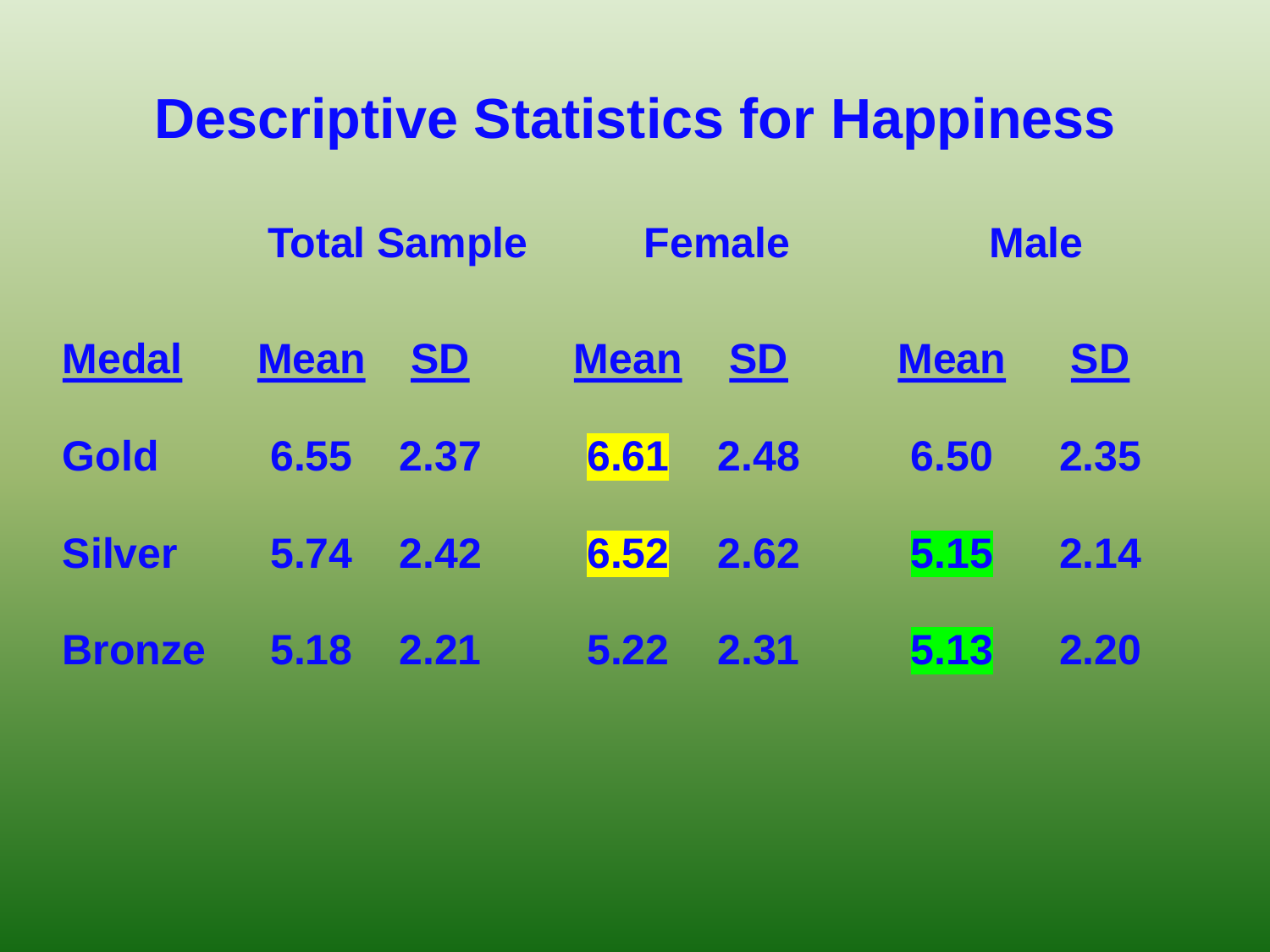- **Multiple regression results predicting Happiness:**
- **Model Summary**

| <b>Variable</b> | ß       | <b>Std Error</b> |         | p<  |
|-----------------|---------|------------------|---------|-----|
| <b>Medal</b>    | $-.551$ | .293             | $-1.88$ | .06 |
| <b>Time</b>     | .097    | .327             | .298    | .22 |
| <b>Place</b>    | .551    | .343             | 1.61    | .10 |

• *Note.* **Medal = Gold, Silver, Bronze; Time = Paralympic finish was better, same, or worse than 2015 rank; Place = Race time was better, same, worse than 2015 best time** 

• **\_\_\_\_\_\_\_\_\_\_\_\_\_\_\_\_\_\_\_\_\_\_\_\_\_\_\_\_\_\_\_\_\_\_\_\_\_\_\_\_\_\_\_\_\_\_\_\_\_\_\_\_\_\_\_\_\_\_\_\_\_\_\_\_**

•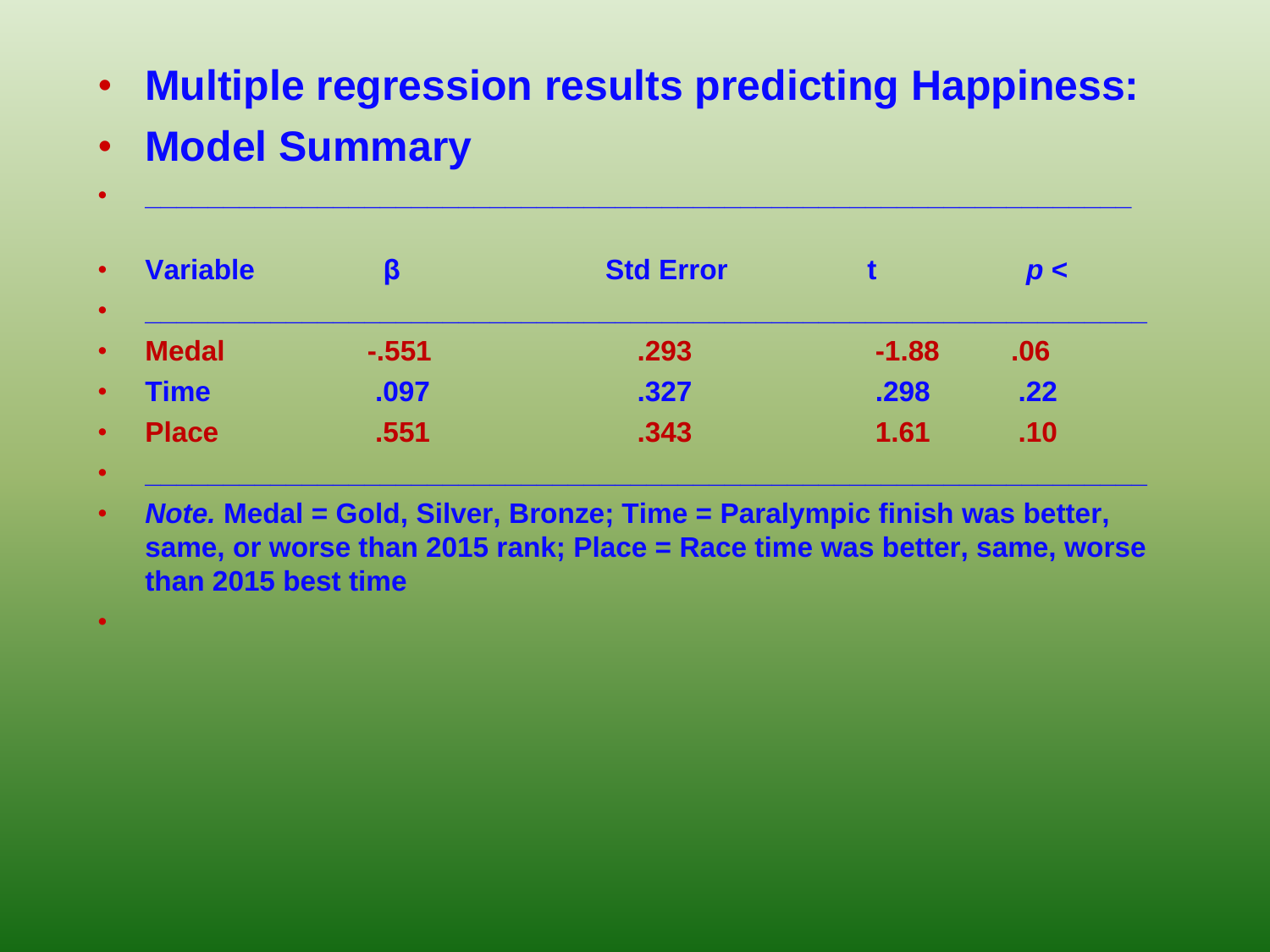# **Summary**

- **Evidence supporting the following**
- **Trait: Personality**
- **Trait-State: Mood**
- **PTLIDs: Grit, Hardiness, & Resilience.**
- **Immediate: Emotion**
- **Psychological Skills:**

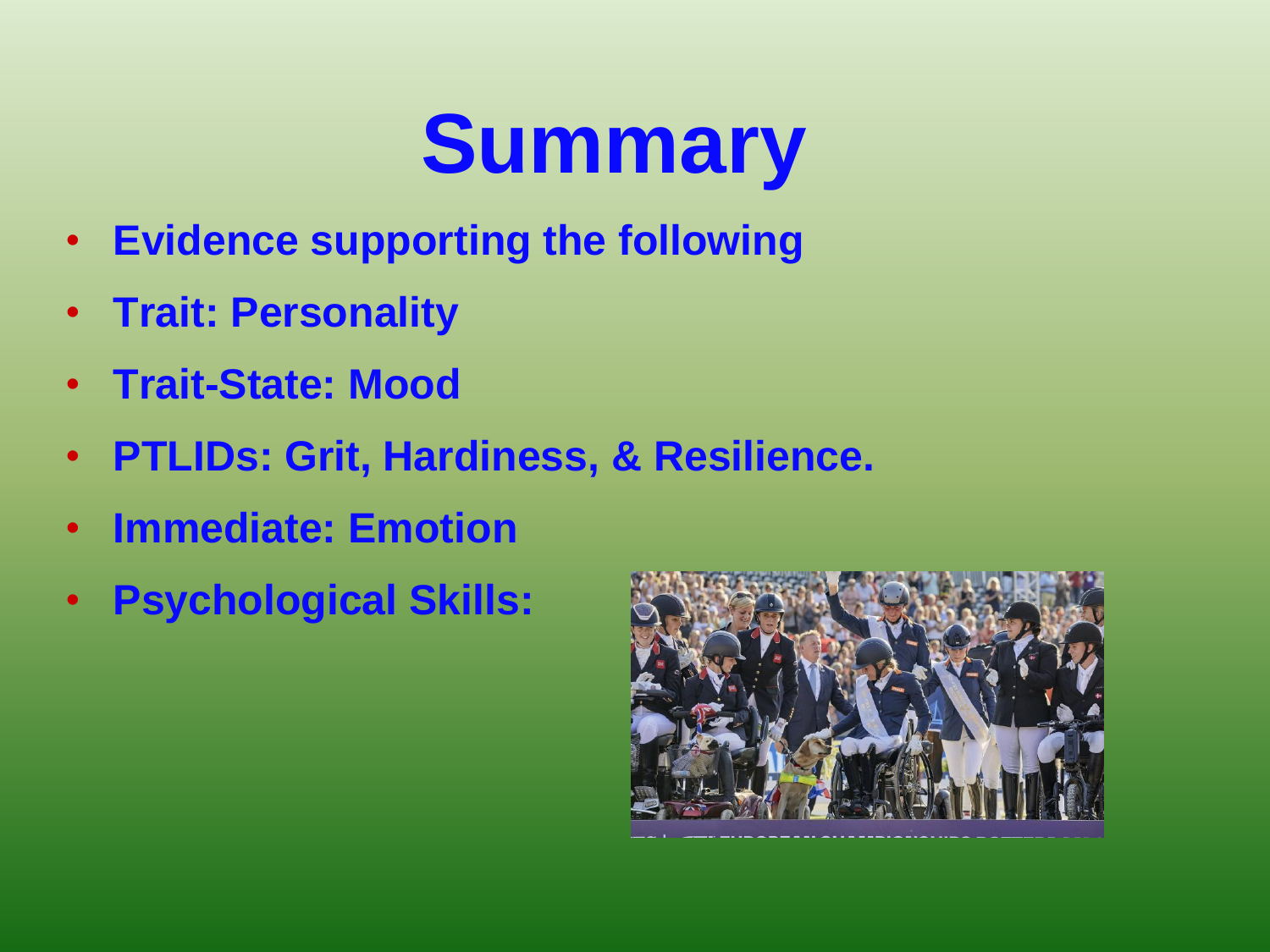### **To Learn More**

**ADAPTED PHYSICAL ACTIVITY QUARTERLY** 



**HOMAN KINERCH** 



# **& EXERCISE PSYCHOLOGY**

Jeffrey J. Martin

**OXFORD**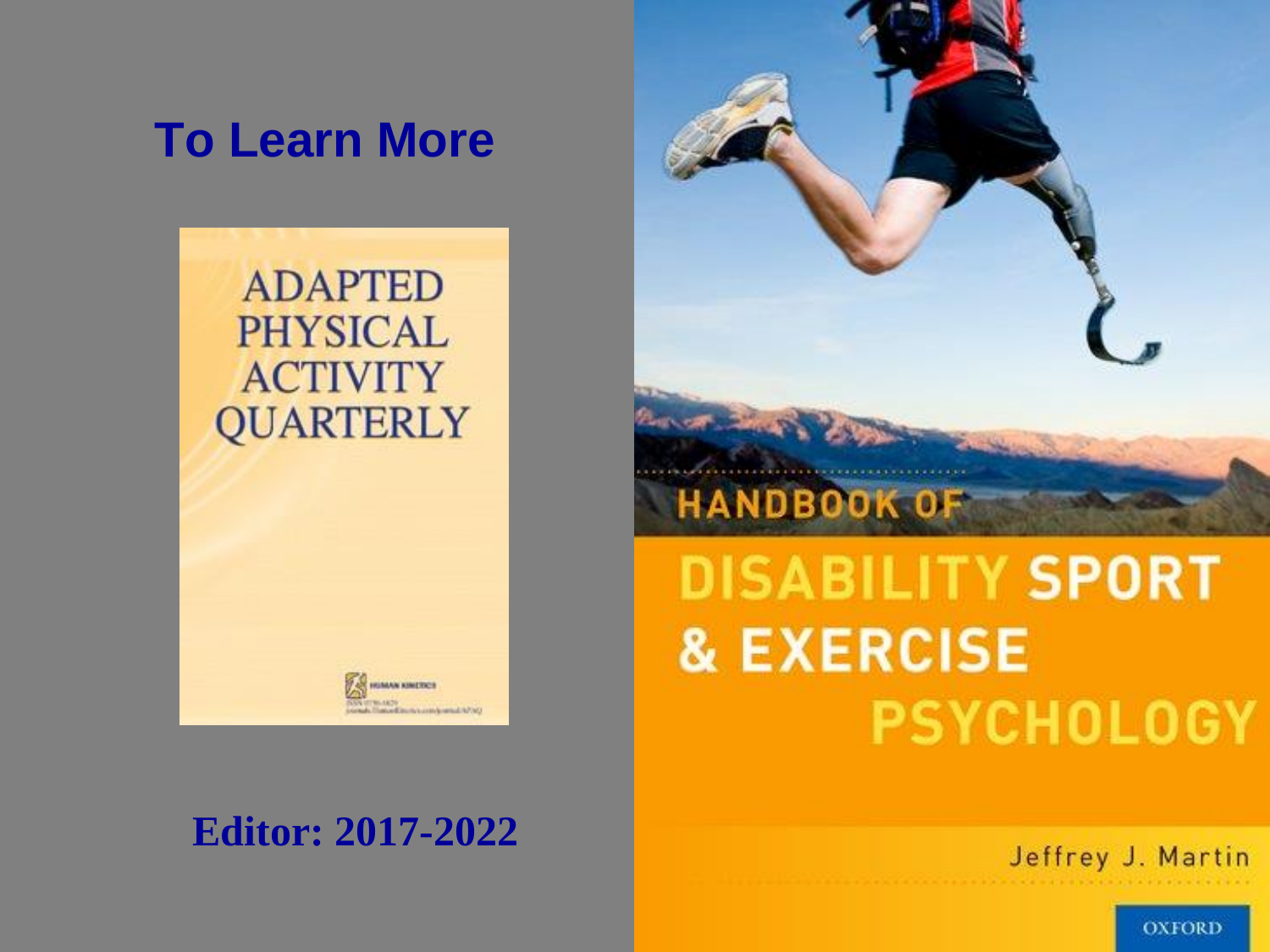# **Thank you for attending!**

- **Questions?**
- **Dr. Jeffrey Martin**
- **Email: [aa3975@wayne.edu](mailto:aa3975@wayne.edu)**
- **Research Recruitment**